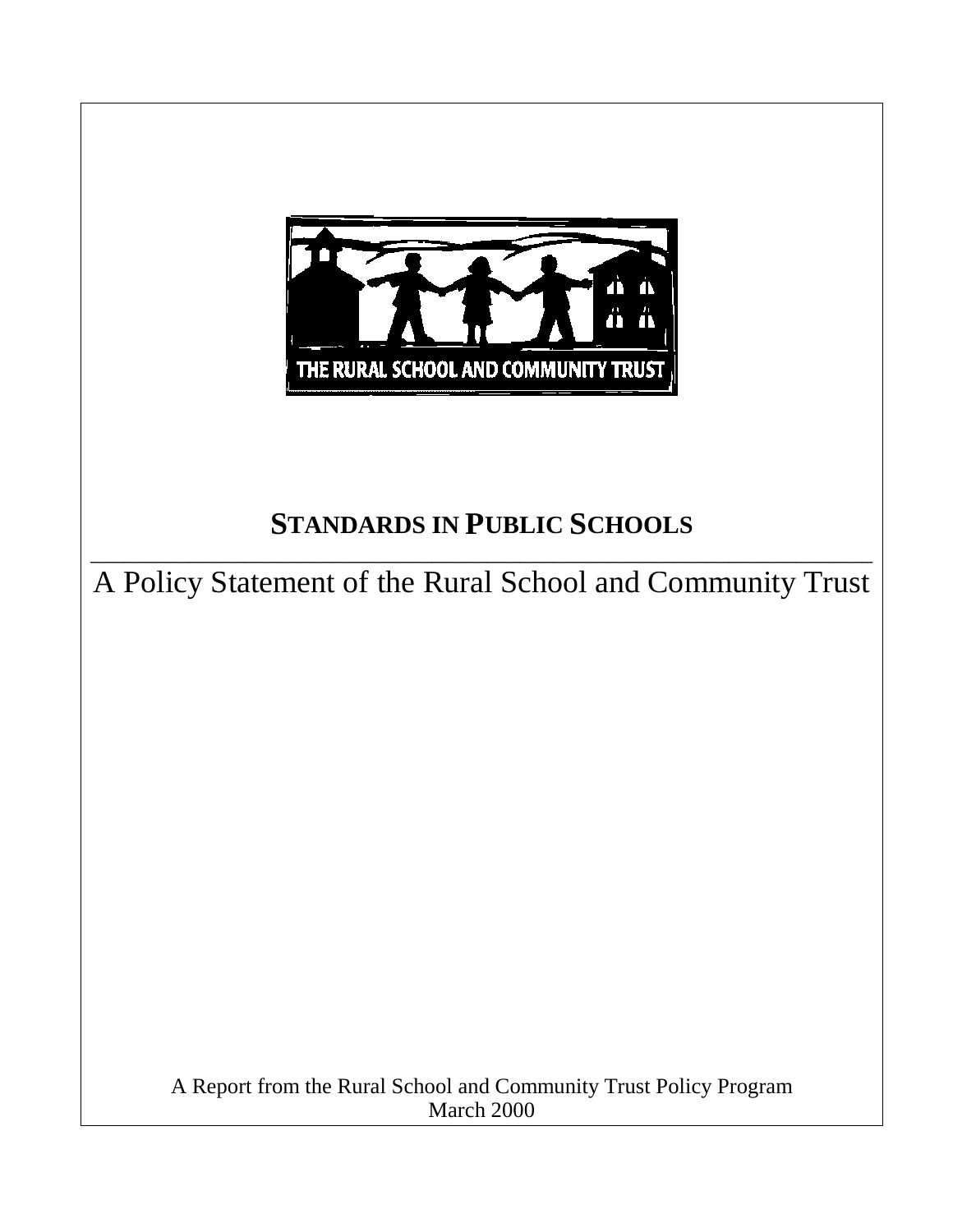## **STANDARDS IN PUBLIC SCHOOLS**

A Policy Statement of the Rural School and Community Trust

### **The Rural School and Community Trust Perspective**

*In Brief:* **Strong local communities are the best habitat for excellence in education and education is the responsibility of the whole community. Setting high academic standards and achieving against those standards is an important educational objective, but the quest for higher standards can be exploited to serve other purposes. This statement sets out the Rural Trust's general view of this important policy issue.**

The Rural School and Community Trust is rooted in the belief that strong local communities are the best habitat for excellence in education. From our perspective, every community is a richly detailed place able to provide a laboratory for learning, children are young citizens whose work in school should serve to improve their community, and education is the responsibility of the whole community, not only of professional educators. How does this philosophy respond to the call for high academic standards in public schools?

Setting high academic standards and achieving against those standards is an important educational objective that is now widely held. The standards movement is diverse, including many business and political leaders, professional educators, cultural activists, and others. It is motivated by many concerns about the direction and effectiveness of America's schools.

The policy debates surrounding standards are closely tied to school finance reform and governance, teacher education, school accreditation, and other issues. With this central role comes the risk that the quest for higher standards can be exploited to serve other political purposes. Standards can help achieve excellence. Misused, they can serve less worthy purposes. All concerned with education policy and practice should be deliberate in their approach to standards.

This statement sets out the Rural Trust's general view of this important policy issue. We invite critical responses to this statement from those – especially rural people – that have different perspectives from our own.

### **Whose Standards Matter?**

*In Brief:* **Students should internalize the highest standards of excellence in the pursuit of knowledge and in the development of the judgment needed to apply that knowledge. These standards should originate within the community in which the student lives; they should be used to measure the student's achievement and the school's performance; they should be widely shared and understood by all members of the community; and they should be both explicit and comprehensible to laypeople. Standards should include the broader learning standards of a fully developed community with an educational mission to help all people develop their intellectual capacity. The process of adopting standards is itself important because it can both strengthen content and increase public acceptance of those standards. The process should be participatory and inclusive, and genuine in both.**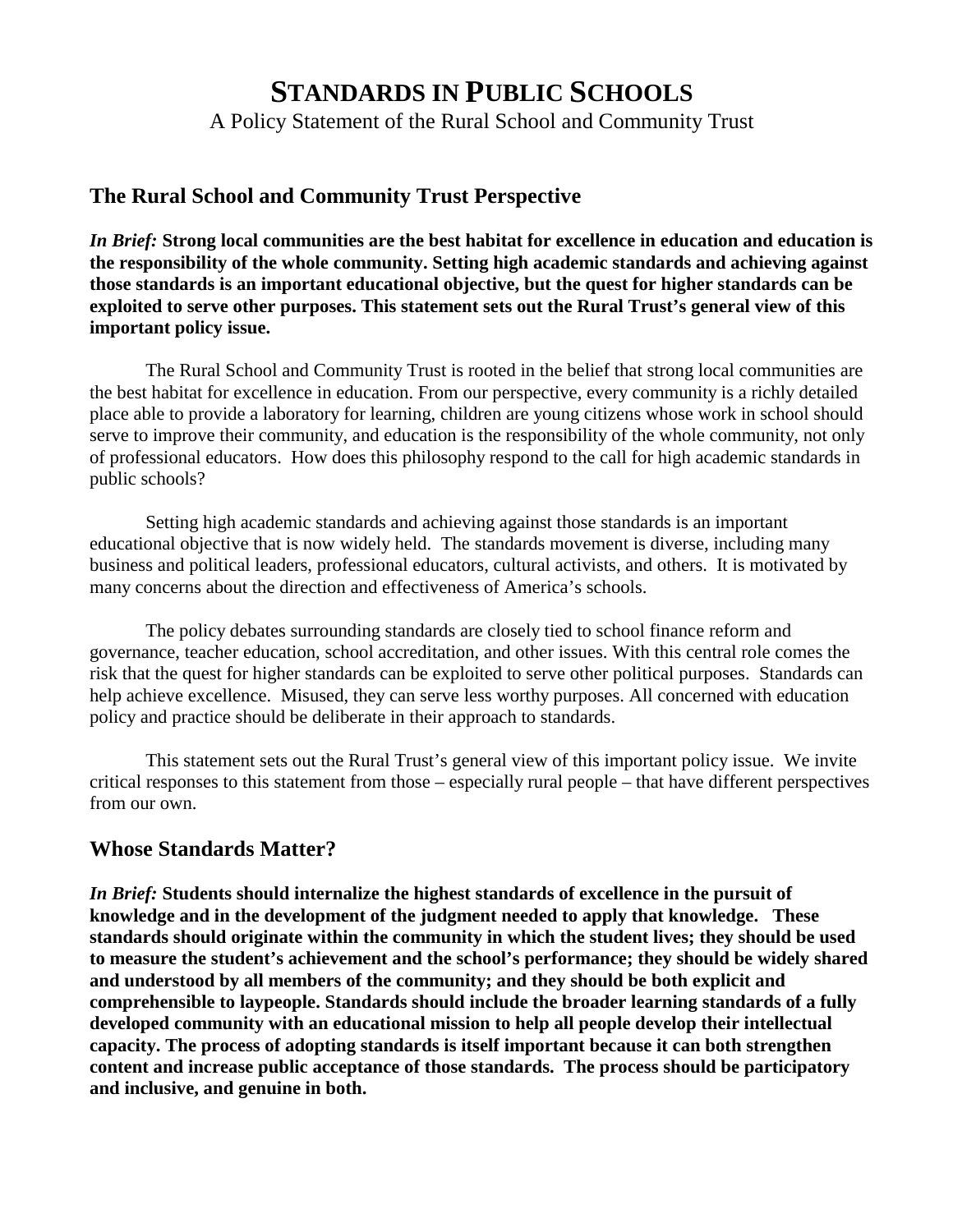Standards should originate within the community in which the student lives; they should be used to measure the student's achievement and the school's performance; they should be widely shared and understood by all members of the community; and they should be both explicit and comprehensible to laypersons. Students should internalize the highest standards of excellence in the pursuit of knowledge and in the development of the judgment needed to apply that knowledge.

For a long time, public schools in America have operated under standards that do not meet these requirements. There are *de facto* standards that result from the interaction of discipline-based professional associations, testing services, textbook companies, and institutions of higher education. There are also the *surrogate* standards that regulate the ways and means of schooling – school accreditation, teacher certification, building permits, federal aid guidelines, and state school finance formula. For too long, too much attention has been placed on prescribing the machinery of education. Clearly, the great potential of the standards movement is to restore to local communities real autonomy in the conduct and performance of public education. But to accomplish this, schools and communities must be largely freed from such *de facto* and surrogate standards and inspired instead to focus on results in student achievement and development.

That inspiration should originate from the community that surrounds the child and fills his or her experience with meaning. Teachers need to teach from the experience of the community to intellectually rigorous standards. In this cause, the importance of local educational role models cannot be overemphasized. Parents, teachers, administrators, civic, business, and spiritual leaders, and other adults with whom a child has direct daily contact either nourish high standards or starve them. The challenge for the standards movement is not merely to coax adoption of nominally high standards in every school, but to generate real operationally high standards from within every community in the nation.

In fact, the high standards we envision here are not limited to the academic standards that should be at work in the schoolhouse. Instead, they should include the broader learning standards of a fully developed community with an educational mission to help all people develop their intellectual capacity. In such a community, the school will certainly be an integral part of education, but not the exclusive institution for achieving community educational goals. The community serves as the functional model of both the standards and their application, within the school and without.

Of course, local control can be – and often has been – badly abused by powerful local interests driven by racism, ethnic or religious bigotry, vested economic interests, or social privileges. State and federal officials must be vigilant in the protection of civil rights and civil liberties to assure that local control of academic standards is not misused to violate the human rights that form the foundation for our society. Neither local control nor high standards is an acceptable excuse for using public schools to enforce social injustices, to teach discrimination, or to counsel hatred.

Even where such dark forces are not a factor, we are not naïve about the willingness, enthusiasm, and capacity of local communities to meet the challenge of high standards. The fiber of community throughout our society has been badly weakened, and even where the will to perform is strong, the fiscal and social resources are often strained. Many communities who are willing to face the daunting challenge of developing high local standards will find the inequities and inadequacies of school finance systems in many states even more unbearable. High standards, made fully operational in every school reaching every child, will require the states to accept full responsibility for assuring that resources are equitably distributed so that the opportunity to perform to high standards is not dependent on where a child is born or where her parents choose to live.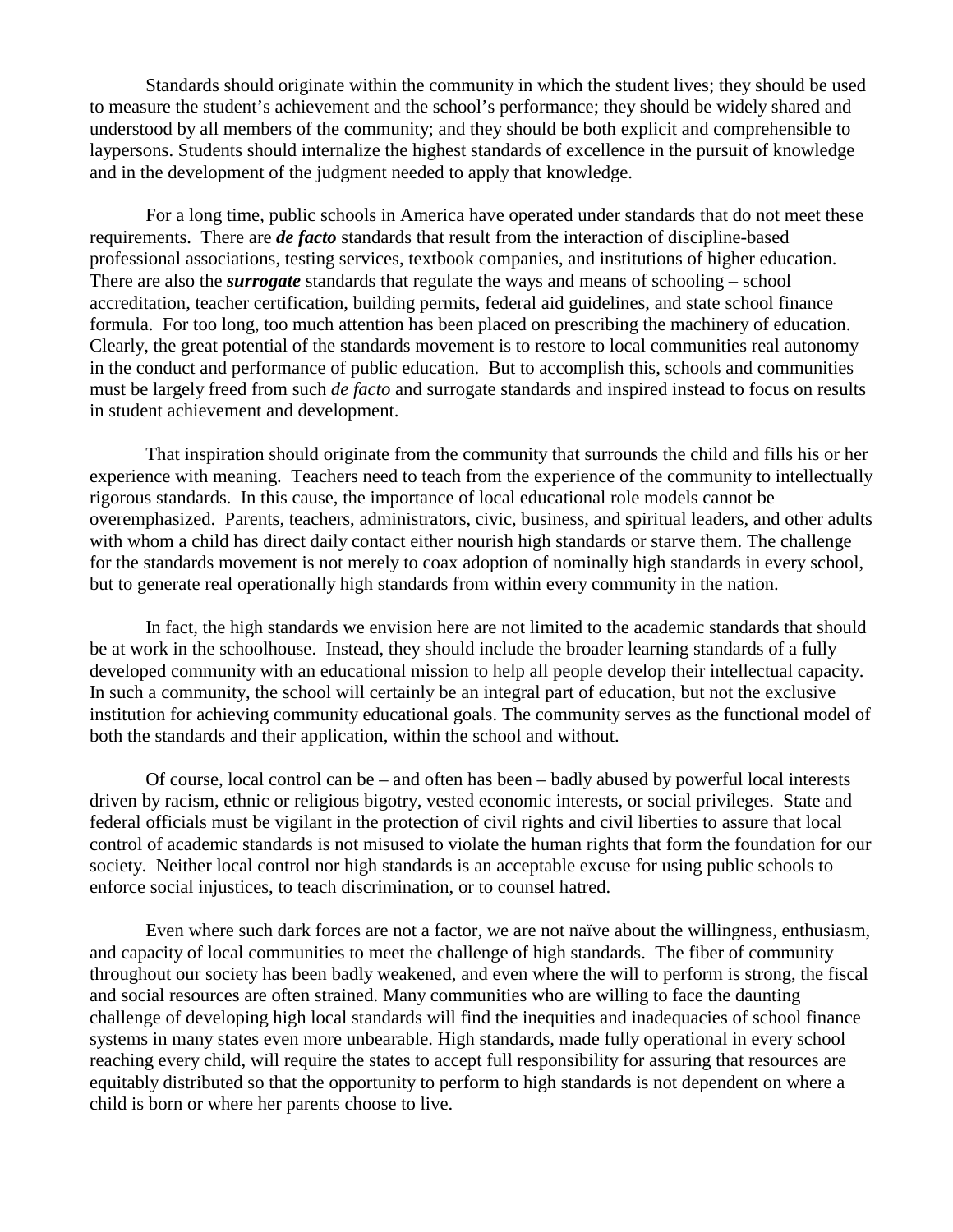It is also very important that states play a central role in helping local communities by offering opportunities for cross-community cooperation, idea sharing, and interaction in developing their own standards. We hope communities think about their place and their importance in a national and global community, and benefit from understanding approaches taken by other peoples in other places. Our call for community standards is not a call for isolationism or provincialism.

Finally, the process of adopting standards is itself important because it can both strengthen content and increase public acceptance of those standards. The process should be participatory and inclusive, and genuine in both. We are aware that it is easy to manipulate "public input," and to dismiss or discount those whose views are controversial or curious. But a patient, open process will produce standards that can be supported, and are more likely to be achieved than those produced in haste by disingenuous means.

It is therefore especially important that standards be both explicit and comprehensible to those whose work is most directly affected by them: children, parents, and teachers. All should be able to see plainly whether a student is progressing against these standards. They must "own" the standards under which they work, and it is more important that they understand and believe in those standards than that those standards are "high" in official estimation. To borrow a phrase from Thomas Jefferson, "Self government is always better than good government."

Still, some communities will doubtless be slow to respond to the call for standards. Their pace and performance will frustrate many that believe high standards should be imposed if not eagerly adopted. But we caution that substituting authoritarian approaches to the adoption of standards will produce superficial results. Patient work within local communities is preferred for effective results.

### **Three Kinds of Standards**

*In Brief:* **The Rural School and Community Trust encourages development of three kinds of learning standards: (1)** *Content Standards* **that establish what the community expects the child to accomplish and are high enough to be challenging for each student; (2)** *Context Standards* **that provide a pedagogy of place using the community and the native environment as curriculum and as filter for content standards; and (3)** *Learning Condition Standards* **that assure appropriate learning conditions, such as the physical environment, access to school facilities and opportunity to participate in school activities, the right of each student to be known and valued as a member of the school community, and the right of each student to participate in school decision making.**

The Rural Trust encourages development of three kinds of learning standards:

• **Content Standards:** These standards should establish what the community expects the child to accomplish. They must be high enough to be challenging for each student. The level of specificity in the standards should be pragmatic. Content standards can be unrealistically prescriptive and dangerously naïve about pedagogical limitations. Zeal is no substitute for developmentally appropriate rigor in academic standards. There is a danger that unrealistic standards will ultimately be ignored, and the result contrary to the purpose of achieving high performance. Content standards should focus on the capabilities sought in the students, not on the minutia of data to be transmitted to them. They should be inspirational to teachers, not dictatorial. There are many models of good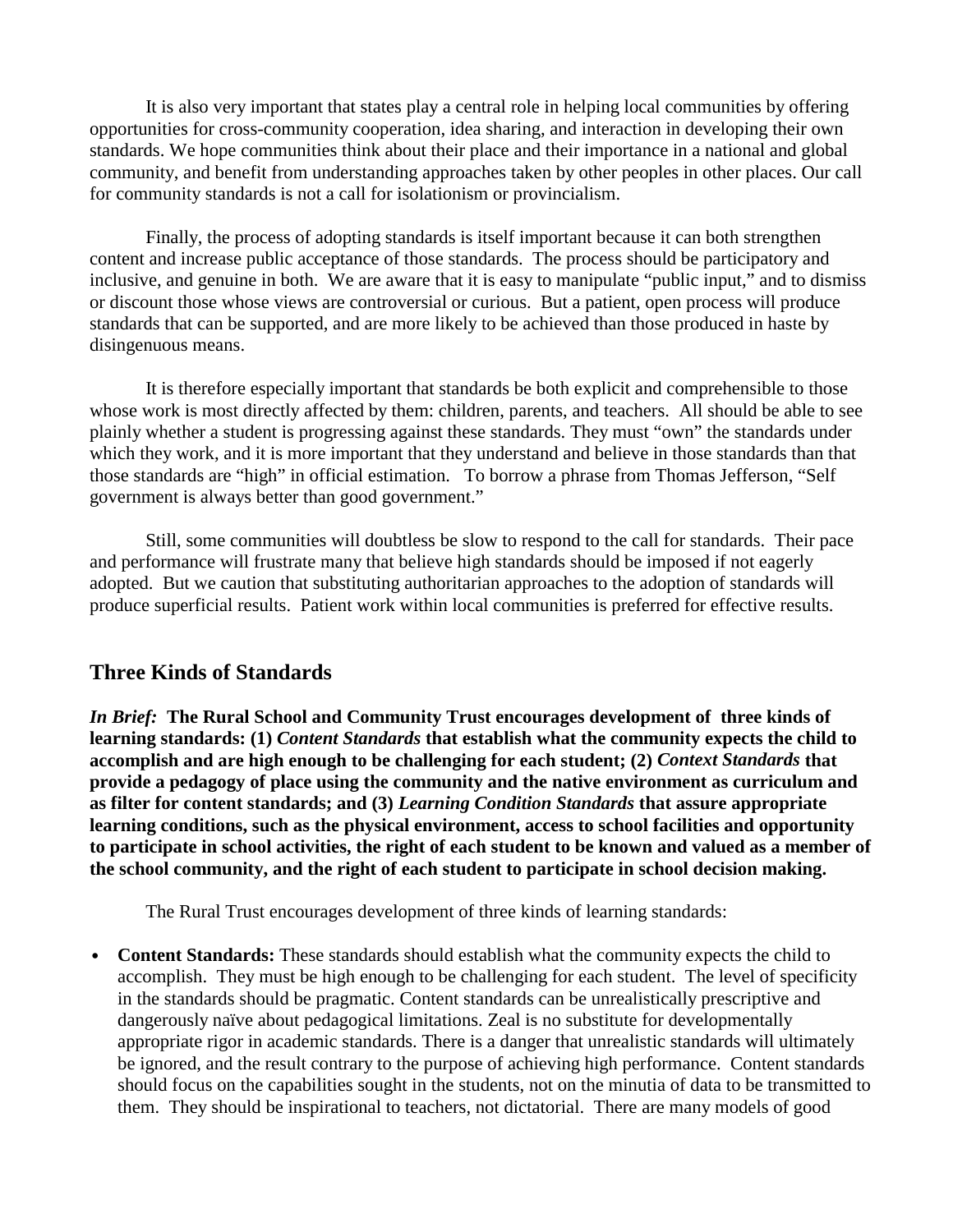content standards, and unfortunately, quite a few models of bad ones.

- •. **Context Standards**. Every school should be well rooted in a locale, and that locale should provide the context within which students learn. Context standards should provide for a pedagogy of place using the community and the native environment as curriculum and as filter for content standards. Context standards should provide for transmitting knowledge about the particular place the school inhabits, and about the importance of all places as habitats for community and for learning. They should aim at preparing students to accept responsibility for becoming good citizens wherever they choose to live; they should address the skill requirements for living well in a sustainable community; and they should free children to choose to leave or to stay in their native place. They should take advantage of native ways of knowing and learning, provide for the opportunity to learn from knowledgeable and wise people in the community, including those not certified to teach, and equip children to live in their own cultural environment as well as others. We want to be clear: Context standards are not about loyalty to a particular place. They are about learning to function responsibly with the other people with whom one shares a place. There are some examples of excellent context standards, including the Alaska Standards for Culturally Responsive Schools developed by the Alaska Rural Systemic Initiative, a partner in the Rural School and Community Trust.
- •. **Learning Condition Standards**. Every school should establish standards that assure appropriate learning conditions. Like other standards, these should originate in the community, not in an external authority. They should address issues such as the physical condition of the school, its location, a safe and healthy environment, the means and nature of transportation to and from school, and the child's access to school facilities. But they should address much more, such as the student's opportunity to participate in school activities, his or her right to be known and valued as a member of the school community, and to participate in school decision making as a laboratory for democratic living. Learning condition standards should define the school as a place of learning for all people in the community, a place where everyone is a "student," and everyone is welcome to learn, including adults. A school that is too often closed, or too distant or too isolated from the community and the people it serves, or too impersonal, will not provide a learning environment that is conducive to achieving high academic standards, any more than one that is cold, dark, and unsafe. Many rural schools that have been closed provided better learning conditions than the sterile, safe, architecturally excellent buildings that replaced them. Except where the safety of children is palpably at risk, local learning condition standards should have precedence over state facilities guidelines.

Content, context, and learning condition standards, closely integrated, will provide a measure for high academic achievement that is rooted in the character and personal strengths of the people the student knows and trusts most. The student will be at home with these standards, not a stranger to them.

### **Why Are Standards Important**…**and Potentially Dangerous?**

*In Brief:* **The struggle to achieve to high standards builds intellectual character that transcends the accomplishment itself. There is, however, a danger that standards can be used to establish "official knowledge," a state-determined correctness that damages intellectual integrity. We are concerned, for example, when we hear high academic standards justified as a means of standardizing our society into the Anglo-American culture, or when singular emphasis is placed on standards as a means of competing in a global economy. Standards should not turn schools into agencies of social control for the politically or economically dominant.**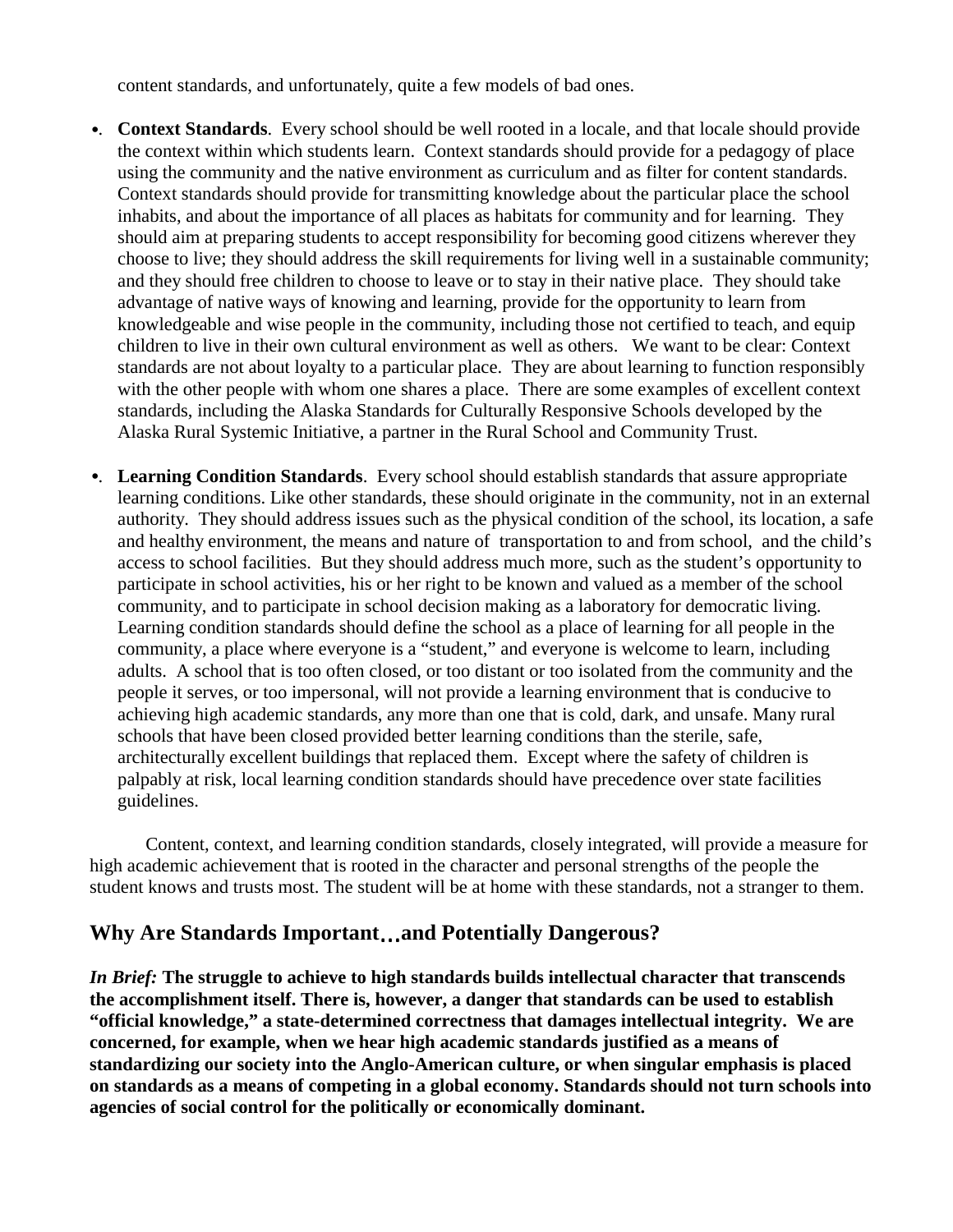High academic standards are important because, when they are met, the student has a fund of knowledge upon which to exercise judgment. But they are also important because they encourage rigorous intellectual habits. The struggle to achieve to high standards builds intellectual character that transcends the accomplishment itself. Producing to high standards may also generate ancillary benefits, such as greater capacity to adjust to social changes, to contribute to the economy, or to exercise civic responsibility. These ancillary benefits are by-products of the strong character, rigorous habits, and good judgment that high academic standards nourish.

There is, however, a danger that standards can be used to establish "official knowledge," a statedetermined correctness that dampens intellectual curiosity and undermines discourse, dulling judgment, delaying intellectual maturity, and retarding pedagogical innovation. Some aspects of the current debate over high academic standards concern us with respect to these potential dangers.

We are concerned, for example, when we hear arguments justifying standards as a means of standardizing our society into the Anglo-American culture. This view has a long history, and it played a role in the origins of the common school, but we believe it is a misguided view. America, including rural America, has been and continues to be enriched by immigration and diversity. The challenge is to establish unity among people of differing backgrounds and views, not conformity of mind and conscience or dominance of any ethnic group over others. Unity produces common ground; conformity produces weak and vacillating values. Standards should not make us all wear one hat, or turn schools into agencies of social control for the politically or economically dominant.

We are also concerned when singular emphasis is placed on standards as a means of competing in a global economy*.* We believe, as do many business people concerned about the future of American public schools, that standards must count for much more than competitiveness. Even within the realm of work, employees must have diverse skills including human relations and communications skills. And in a larger sense, education must be about fulfillment of the whole person if it is to serve national economic goals, whether in a local or a global economy.

### **Standards and Equity**

*In Brief:* **Standards help define the limits of state government's responsibility to provide equal educational opportunity to children and can therefore be used or misused to shape legislative and judicial decisions affecting equity. The relationship between high standards and equity is very important to rural communities because small schools can be closed in the name of raising standards and improving educational opportunity when, in fact, the objective is nothing more than to lower costs per pupil. This bias against small schools exists despite the evidence that small schools perform well, and especially in lower socio-economic communities.**

State government must empower every community with the legitimate authority and the resources necessary to provide an equal educational opportunity to every child. Providing educational opportunity is the responsibility of the community, and equal access to it is the right of every child. Standards help define the limits of those august rights and responsibilities. And because they do, they can be used and misused to shape legislative and judicial efforts to achieve equity for all children.

It is tempting, for example, for states to use standards not as a measure of the *minimum* adequate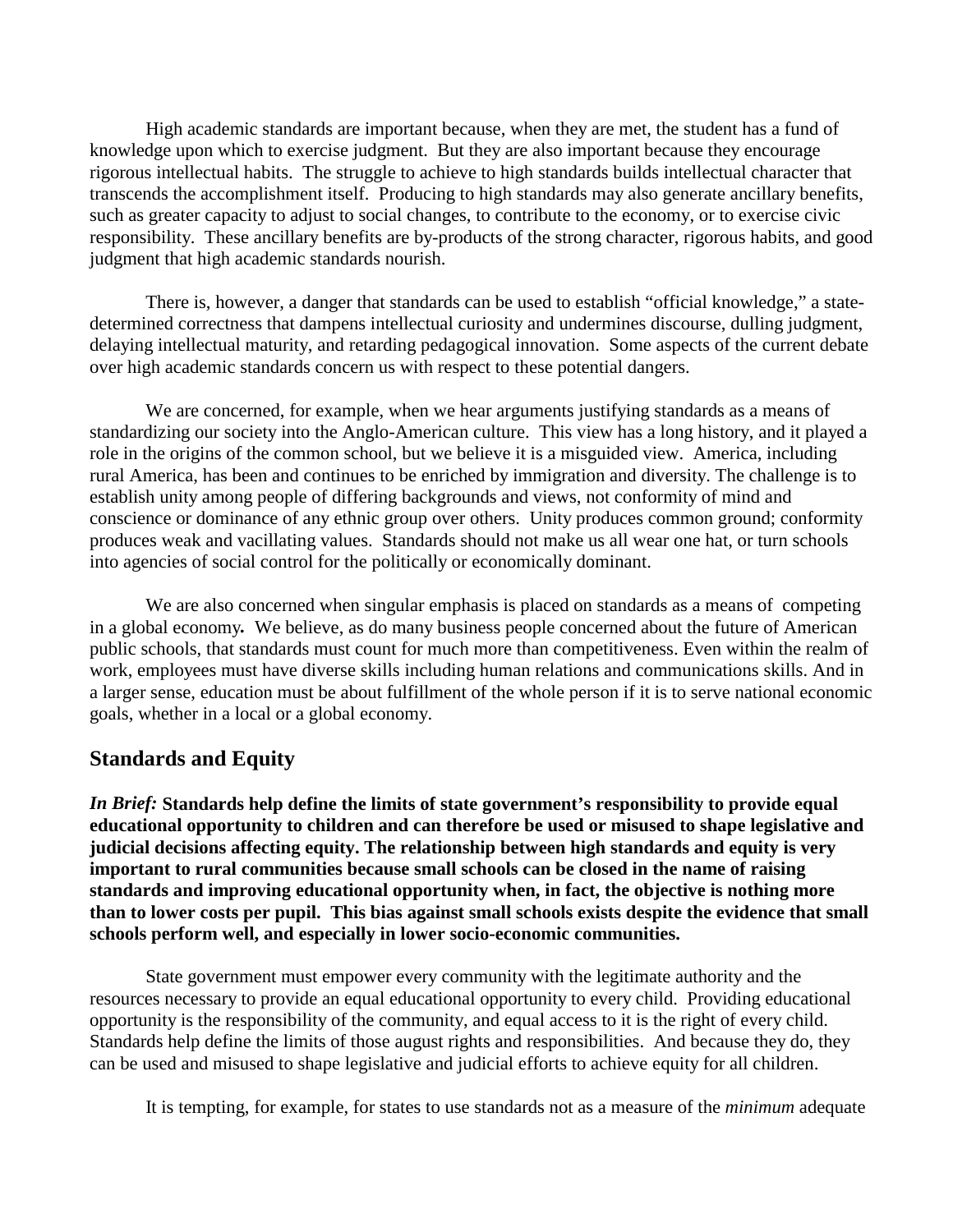education to which everyone is entitled, but as the *maximum* level of education the state is willing to guarantee children in poor communities. Some state officials fear runaway costs if access to an academic program with high standards is a matter of right. To reassure them, some standards advocates have been too quick to assert that achievement to high standards can be accomplished with reforms that cost nothing, or even reduce spending. Of course, that is sometimes true. But sometimes, producing to higher standards will cost more. Indeed, the cost of producing to high standards is likely to vary from place to place, depending on social and demographic conditions. If standards are set high, and no effort is made to assess the true cost of producing to these standards, then standards may become nothing more than the sad means of documenting further failures of public schools. We should not be glib about the cost of education, and we should not pander to those who will take advantage of any situation to justify lowering spending in public schools. Neither high standards nor adequate funding for schools should be sacrificed for the other. In effect, higher standards require public schools to accomplish a different purpose than they have been expected to accomplish in the past. We need to know what it will cost to meet that purpose. It is not enough to say that it is just a matter of no-cost reforms, especially in poor communities.

The relationship between high standards and equity is not, of course, a "rural" issue *per se*, but it is very close to the heart of rural education because of the widespread and unfounded bias against small schools. Unfortunately, small schools can be closed in the name of raising standards and improving educational opportunity, when in fact the objective is to achieve nothing more than lower costs per pupil, often at the expense of rural communities. Here, the weight of the evidence is clearly on the side of small schools. Research indicates that the lower the socio-economic status of the community served (rural or urban), the more important small schools are to student academic achievement. America should outgrow its infatuation with bigness in schools, and the sooner the better, if educational excellence and equity are important to us.

### **No Excuse for Mediocrity**

*In Brief:* **Our concerns about standards are not to be taken as an excuse for mediocrity. Assessments that are linked to standards and are used to measure students' progress against the standards (not against other students) and to give guidance to their teachers can help make the standards effective and avoid mediocrity. Genuinely high academic standards, in content, context, and condition, linked to assessments that measure a child's intellectual growth, her or his teachers' performance, and their school's effectiveness, will move mountains in the effort to restore confidence in our schools. And the challenge is to do so for all children, no matter where they live, how wealthy their parents or their neighbors are, the color of their skin, or the language they speak at home. For all communities, but especially for rural communities, it is important that these standards originate in the community and be rooted in local wisdom, experience, and place. Such standards will benefit children, schools, and communities by building on their shared strengths and challenging them to accept responsibility for themselves and each other.**

We want to make it clear that these legitimate concerns about potential misuses of standards are not intended as an excuse for mediocrity, or to comfort those who oppose adequate funding for education, or who deny the state's duty to assure equal opportunity, or who are ready to abandon public schools and at-risk children altogether. We have heard all these political interests expressed as opposition to standards. We are not on their side. The challenge for every teacher, school, and community is to develop and teach a curriculum that reaches high academic standards while encouraging intellectual curiosity, inspiring wholesome debate, airing controversial views, preparing children to sing